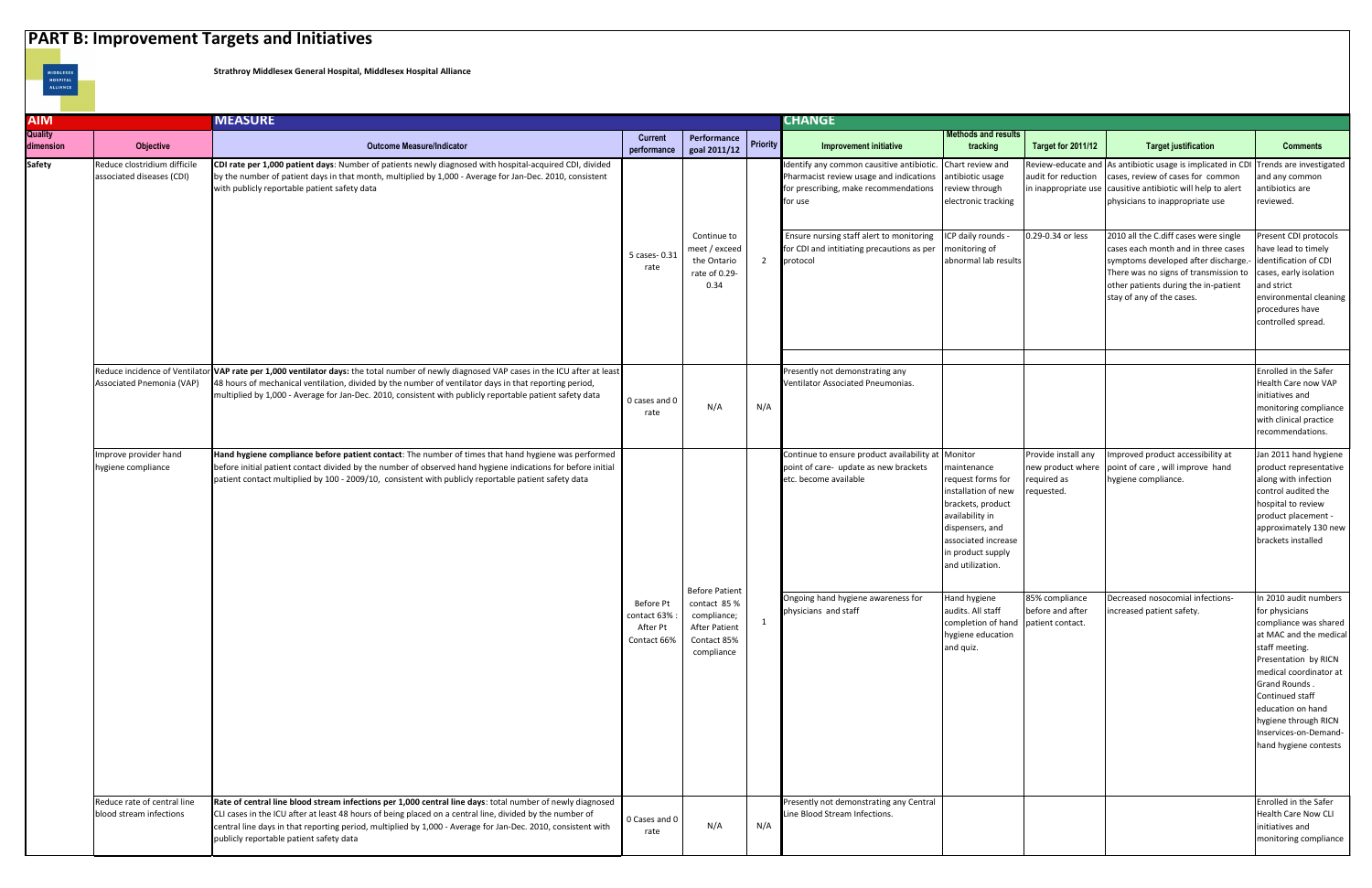| <b>AIM</b>                  |                                              | <b>MEASURE</b>                                                                                                                                                                                                                               |                                          |                                                                                      |                         | <b>CHANGE</b>                                                                                                                                                                                                                                     |                                                                                                                         |                                                                                                                |                                                                                                                                                                                                                                                                                                                                                                                                                             |                                                                                                                                                                                  |  |
|-----------------------------|----------------------------------------------|----------------------------------------------------------------------------------------------------------------------------------------------------------------------------------------------------------------------------------------------|------------------------------------------|--------------------------------------------------------------------------------------|-------------------------|---------------------------------------------------------------------------------------------------------------------------------------------------------------------------------------------------------------------------------------------------|-------------------------------------------------------------------------------------------------------------------------|----------------------------------------------------------------------------------------------------------------|-----------------------------------------------------------------------------------------------------------------------------------------------------------------------------------------------------------------------------------------------------------------------------------------------------------------------------------------------------------------------------------------------------------------------------|----------------------------------------------------------------------------------------------------------------------------------------------------------------------------------|--|
| <b>Quality</b><br>dimension | Objective                                    | <b>Outcome Measure/Indicator</b>                                                                                                                                                                                                             | <b>Current</b><br>performance            | Performance<br>goal 2011/12                                                          | <b>Priority</b>         | Improvement initiative                                                                                                                                                                                                                            | Methods and results<br>tracking                                                                                         | <b>Target for 2011/12</b>                                                                                      | <b>Target justification</b>                                                                                                                                                                                                                                                                                                                                                                                                 | <b>Comments</b>                                                                                                                                                                  |  |
|                             | Avoid new pressure ulcers                    | Pressure Ulcers: Percent of complex continuing care residents with new pressure ulcer in the last three<br>months (stage 2 or higher) - FY 2009/10, CCRS                                                                                     | N/A                                      | N/A                                                                                  | N/A                     | No Complex Continuing Care Residents.                                                                                                                                                                                                             |                                                                                                                         |                                                                                                                |                                                                                                                                                                                                                                                                                                                                                                                                                             | New risk occurrence<br>reporting system<br>customized to enhance<br>tracking of incidence in<br>acute care.                                                                      |  |
|                             |                                              |                                                                                                                                                                                                                                              |                                          |                                                                                      |                         | . N)                                                                                                                                                                                                                                              |                                                                                                                         |                                                                                                                |                                                                                                                                                                                                                                                                                                                                                                                                                             |                                                                                                                                                                                  |  |
|                             | Avoid falls                                  | Falls: Percent of complex continuing care residents who do not have a recent prior history of falling, but fell<br>in the last 90 days - FY 2009/10, CCRS                                                                                    | N/A                                      | N/A                                                                                  | N/A                     | No Complex Continuing Care Residents.                                                                                                                                                                                                             |                                                                                                                         |                                                                                                                |                                                                                                                                                                                                                                                                                                                                                                                                                             | Implementation of<br>enhanced Falls Risk<br>Assessment, Education,<br>Audit Process Q3-4<br>2010-11                                                                              |  |
|                             |                                              |                                                                                                                                                                                                                                              |                                          |                                                                                      |                         | . N)                                                                                                                                                                                                                                              |                                                                                                                         |                                                                                                                |                                                                                                                                                                                                                                                                                                                                                                                                                             |                                                                                                                                                                                  |  |
|                             | <b>Surgical Safety Checklist</b>             | SSCL: Percentage of surgeries in which a surgical safety checklist is performed inclusive of each of three<br>required.phases, 'briefing', 'time out' and 'debriefing'.                                                                      | 97%<br>(Q3 10/11)                        | 90%                                                                                  | $\overline{2}$          | Maintain and consistency achieve 100%<br><b>SSCL compliance</b>                                                                                                                                                                                   | Daily monitoring of<br>SSCL compliance.<br>Monitor near miss<br>event rates related<br>to SSCL completion.              | Consistent > than<br>90% Compliance                                                                            | Achieving 100% SSCL compliance<br>during last months 2010/11. Report<br>compliance and near miss event rates completion. Results<br>monthly at Surgical Services, Quarterly routinely posted within<br>at Quality Utlization Management.<br>Teamwork effort to ensure completion distributed by surgeon<br>and documentation.                                                                                               | All team members<br>responsible for<br>the department and<br>and anesthesiologist.                                                                                               |  |
| <b>Effectiveness</b>        | hospitals                                    | Reduce unnecessary deaths in <b>HSMR:</b> number of observed deaths/number of expected deaths x 100 - FY 2009/10, CIHI                                                                                                                       | Number of<br>observed<br>deaths-129      | N/A                                                                                  | N/A                     | Number of observed deaths below<br>required reporting volume.                                                                                                                                                                                     |                                                                                                                         |                                                                                                                |                                                                                                                                                                                                                                                                                                                                                                                                                             | Volume of deaths<br>below reportable<br>volumes. Continue to<br>monitor volumes.                                                                                                 |  |
|                             | Reduce unecessary time spen<br>in acute care | Percentage ALC days: Total number of inpatient days designated as ALC, divided by the total number of<br>inpatient days. Q2 2010/11, DAD, CIHI                                                                                               | 10.2                                     | Maintain 10.2<br>%                                                                   | $\overline{2}$          | Appropriate timing, designation of ALC<br>patients. ALC WTIS data expansion May<br>2011. Regular reporting through QUM<br>, MAC, community interests groups,<br>hospital, board. Collaboration with CCAC<br>, patient and families re Home First. | Care<br>Team/Physician<br>decision re ALC<br>designation and<br>planning. Monitor<br>and circulate<br>reports, QUM.     | Maintain 10% ALC<br>bed utilization.                                                                           |                                                                                                                                                                                                                                                                                                                                                                                                                             |                                                                                                                                                                                  |  |
|                             | Improve organizational<br>financial health   | Total Margin (consolidated): Percent by which total corporate (consolidated) revenues exceed or fall short<br>of total corporate (consolidated) expense, excluding the impact of facility amortization, in a given year. Q3<br>2010/11, OHRS | $Q3 = 4.25%$<br>forecast $Q4 =$<br>2.51% | $\geq 0$                                                                             | $\overline{\mathbf{3}}$ | Currently achieving performance goal and<br>will continue to monitor through Board<br>Finance Committee.                                                                                                                                          |                                                                                                                         |                                                                                                                |                                                                                                                                                                                                                                                                                                                                                                                                                             | This is a high priority<br>item because is tied to<br><b>HSAA and WTIS</b><br>funding agreement.<br>Currently we are<br>meeting the minimum<br>target therefore a<br>priority 3. |  |
| Access                      | Reduce wait times in the ED                  | ER Wait times: 90th Percentile ER length of stay for Admitted patients. Q3 2010/11, NACRS, CIHI                                                                                                                                              | 12.2                                     | Provincial<br>target $<$ 8Hr,<br>LHIN target 12<br>hrs, SMGH<br>target 10.1<br>hours | -1                      | LEAN process to address delays. Includes<br>CCAC, Home First initiatives, Early<br>Discharge Planning, Daily Bed Huddles,<br>ALC pressures, Regional Access and Flow tracking of wait                                                             | Daily Monitoring of<br>admitted patient<br>volumes, monthly<br>times for admitted<br>and Los for<br>discharge patients. | Improve from<br>current 90%ile of<br>12.2, by half the<br>variance between<br>current actual le<br>10.1 hours. | Lean process for GREEN Zone patients High priority item also<br>improved LOS and satisfaction. LOS for reflected in patient<br>admitted patients may be impacted by centred indicator of<br>lower LOS green zone patients,<br>provincial target and internal processes of inpt adm and<br>transfer, time, bed huddle and<br>external factors of CCAC, Home First<br>program, Tertiary Care Emergency<br>Access LImitations. | satisfaction.                                                                                                                                                                    |  |
|                             |                                              | ER Wait times: 90th percentile ER Length of Stay for Complex conditions. Q3 2010/11, NACRS, CIHI                                                                                                                                             | CTAS 1-3 5.9<br>CTAS 4-5 4.2             | <b>Maintain CTAS</b><br>$1 - 3 \le 5.9$<br>Improve CTAS 4-<br>$5 \leq 4$ hrs.        | $\overline{2}$          |                                                                                                                                                                                                                                                   |                                                                                                                         |                                                                                                                |                                                                                                                                                                                                                                                                                                                                                                                                                             |                                                                                                                                                                                  |  |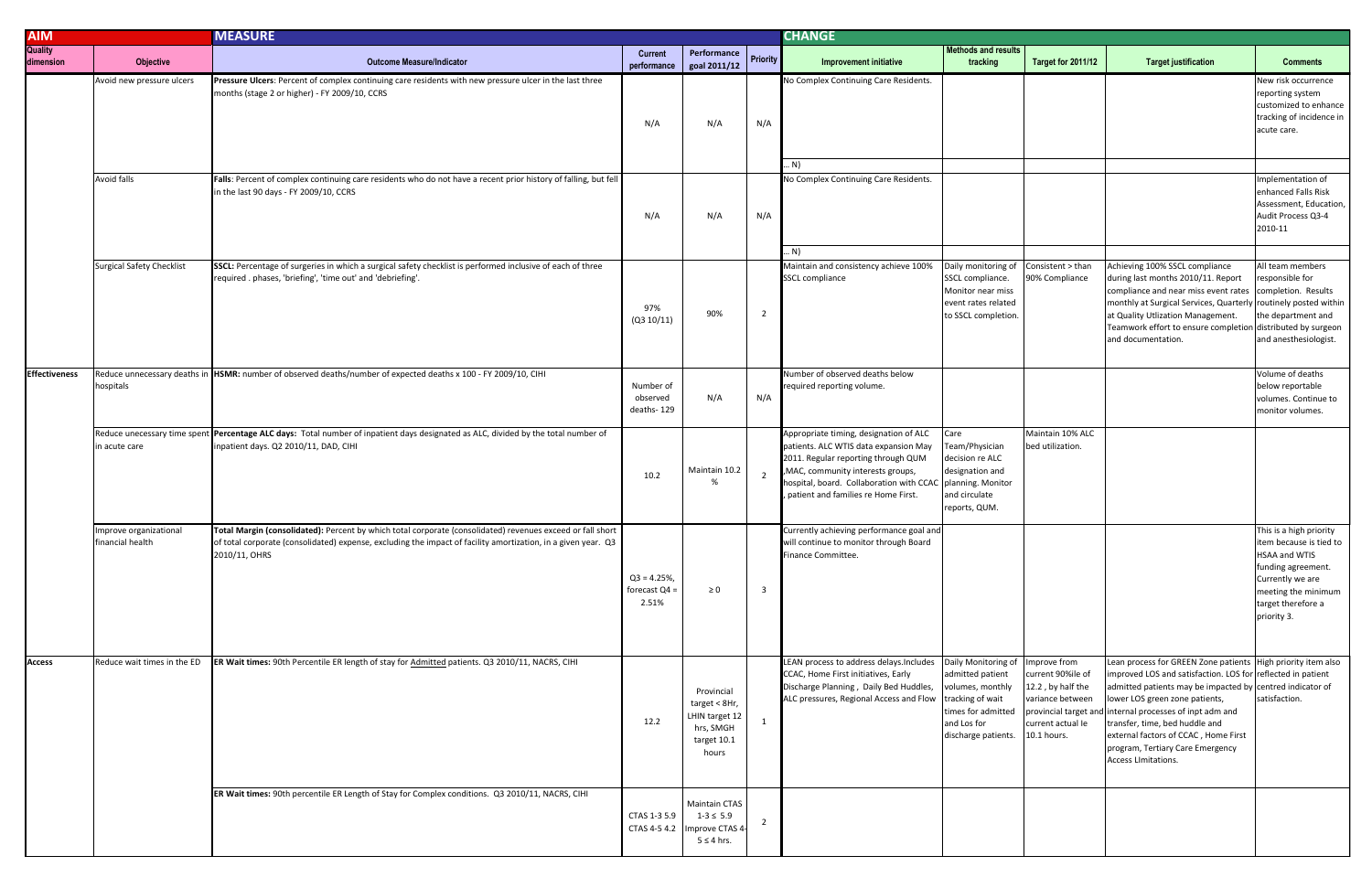| <b>AIM</b>                  |                                              | <b>MEASURE</b>                                                                                                                                         |                                                                                                               |                                                                                                                                                               | <b>CHANGE</b>                                                                                           |                                                                                                                              |                                                                                                         |                                                                               |                 |
|-----------------------------|----------------------------------------------|--------------------------------------------------------------------------------------------------------------------------------------------------------|---------------------------------------------------------------------------------------------------------------|---------------------------------------------------------------------------------------------------------------------------------------------------------------|---------------------------------------------------------------------------------------------------------|------------------------------------------------------------------------------------------------------------------------------|---------------------------------------------------------------------------------------------------------|-------------------------------------------------------------------------------|-----------------|
| <b>Quality</b><br>dimension | Objective                                    | <b>Outcome Measure/Indicator</b>                                                                                                                       | <b>Current</b><br>performance                                                                                 | Performance Priority<br>  goal 2011/12                                                                                                                        | Improvement initiative                                                                                  | Methods and results<br>tracking                                                                                              | Target for 2011/12                                                                                      | <b>Target justification</b>                                                   | <b>Comments</b> |
|                             | Patient-centred Improve patient satisfaction | NRC Picker / HCAPHS: "Would you recommend this hospital to your friends and family?" (add together<br>percent of those who responded "Definitely Yes") | NRC Picker Oct<br>2009 to Sept<br>2010, Day<br>Surgery-<br>83.13%,<br>Emergency<br>56.21%,<br>Inpatient 86.22 | Day Surgery<br>and Inpatients-<br>Aim to match<br>or improve<br>current results.<br>ED aim to meet<br>or exceed<br>provincial<br>average 74%<br>satisfaction. | NRC picker survey.Review of<br>Compliments and complaints. Assess for<br><b>Customer Service focus.</b> | NRC Picker results<br>review and sharing<br>of results.<br>Complaints<br>assessment for<br>resolution and<br>learning needs. | Meet provincial<br>average of 74%<br>satisfaction 2011-12 satisfaction.<br>survey, a 4%<br>improvement. | Improvement of flow issues, length of<br>stay, customer service, will improve |                 |
|                             |                                              |                                                                                                                                                        |                                                                                                               |                                                                                                                                                               |                                                                                                         |                                                                                                                              |                                                                                                         |                                                                               |                 |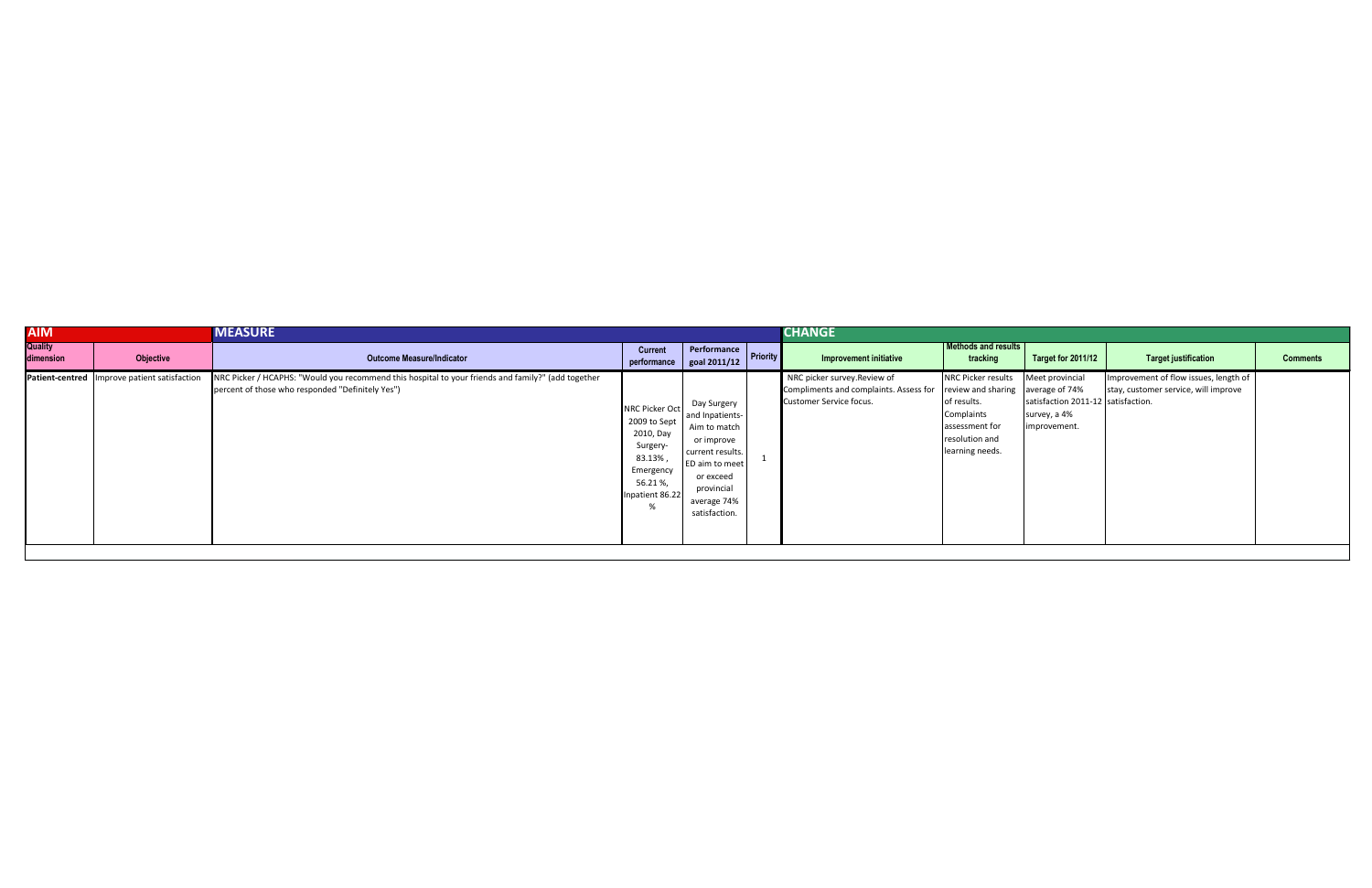## **PART B: Improvement Targets and Initiatives**



**Four Counties Health Services, Middlesex Hospital Alliance** 

| AIM                  |                                                                | <b>MEASURE</b>                                                                                                                                                                                                                                                                                                                                                                   |                                                               |                                                                                                           |                 |                                                                                                                                       |                                                                                                                                                                                              |                                                                     |                                                                                                                                                                                                               |                                                                                                                                                                                                                                                                                                 |
|----------------------|----------------------------------------------------------------|----------------------------------------------------------------------------------------------------------------------------------------------------------------------------------------------------------------------------------------------------------------------------------------------------------------------------------------------------------------------------------|---------------------------------------------------------------|-----------------------------------------------------------------------------------------------------------|-----------------|---------------------------------------------------------------------------------------------------------------------------------------|----------------------------------------------------------------------------------------------------------------------------------------------------------------------------------------------|---------------------------------------------------------------------|---------------------------------------------------------------------------------------------------------------------------------------------------------------------------------------------------------------|-------------------------------------------------------------------------------------------------------------------------------------------------------------------------------------------------------------------------------------------------------------------------------------------------|
| Quality<br>dimension | Objective                                                      | <b>Outcome Measure/Indicator</b>                                                                                                                                                                                                                                                                                                                                                 | Current<br>performance                                        | Performance<br>goal 2011/12                                                                               | <b>Priority</b> | Improvement initiative                                                                                                                | <b>Methods and results</b><br>tracking                                                                                                                                                       | <b>Target for 2011/12</b>                                           | <b>Target justification</b>                                                                                                                                                                                   | <b>Comments</b>                                                                                                                                                                                                                                                                                 |
| Safety               | Reduce clostridium difficile<br>associated diseases (CDI)      | CDI rate per 1,000 patient days: Number of patients newly diagnosed with hospital-acquired CDI, divided<br>by the number of patient days in that month, multiplied by 1,000 - Average for Jan-Dec. 2010, consistent<br>with publicly reportable patient safety data                                                                                                              |                                                               |                                                                                                           |                 | dentify any common causitive antibioti<br>Pharmacist review usage and indications<br>for prescribing, make recommendations<br>for use | Chart review and<br>antibiotic usage<br>review through<br>electronic tracking                                                                                                                | Review-educate and<br>audit for reduction                           | As antibiotic usage is implicated in<br>CDI cases, review of cases for<br>in inappropriate use common causitive antibiotic will help antibiotics are reviewed.<br>to alert physicians to inappropriate<br>use | rends are investigated<br>and any common                                                                                                                                                                                                                                                        |
|                      |                                                                |                                                                                                                                                                                                                                                                                                                                                                                  | 0 cases- 0 rate                                               | continue as<br>present                                                                                    | $\overline{2}$  | Ensure nursing staff alert to monitoring<br>for CDI and intitiating precautions as per<br>protocol                                    | ICP daily review<br>nonitoring of<br>abnormal lab<br>results                                                                                                                                 | Maintain below<br>provincial target<br>0.29-0.34 or less            | No cases.                                                                                                                                                                                                     | Protocols for timely<br>identification of CDI<br>cases, early isolation and<br>strict environmental<br>cleaning procedures in<br>place.                                                                                                                                                         |
|                      | Reduce incidence of<br>Ventilator Associated<br>Pnemonia (VAP) | VAP rate per 1,000 ventilator days: the total number of newly diagnosed VAP cases in the ICU after at<br>least 48 hours of mechanical ventilation, divided by the number of ventilator days in that reporting period,<br>multiplied by 1,000 - Average for Jan-Dec. 2010, consistent with publicly reportable patient safety data                                                | N/A                                                           | N/A                                                                                                       | N/A             | No ventilators or ICU in FCHS                                                                                                         |                                                                                                                                                                                              |                                                                     |                                                                                                                                                                                                               |                                                                                                                                                                                                                                                                                                 |
|                      | mprove provider hand<br>hygiene compliance                     | Hand hygiene compliance before patient contact: The number of times that hand hygiene was performed<br>before initial patient contact divided by the number of observed hand hygiene indications for before initial<br>patient contact multiplied by 100 - 2009/10, consistent with publicly reportable patient safety data                                                      |                                                               |                                                                                                           |                 | Continue to ensure product availability at<br>point of care- update as new brackets<br>etc. become available                          | Monitor<br>maintenance<br>request forms for<br>installation of new<br>brackets, product<br>availability in<br>dispensers, and<br>associated increase<br>n product supply<br>and utilization. | Provide, install any<br>ew product where<br>equired as<br>equested. | Improved product accessibility at<br>point of care, will improve hand<br>hygiene compliance.                                                                                                                  | Jan 2011 hand hygiene<br>product representative<br>along with infection<br>control audited the<br>hospital to review<br>product placement -<br>approximately 130 new<br>brackets installed                                                                                                      |
|                      |                                                                |                                                                                                                                                                                                                                                                                                                                                                                  | Before patient<br>contact 68%<br>After patient<br>contact 69% | <b>Before Patient</b><br>contact 85 %<br>compliance;<br><b>After Patient</b><br>Contact 85%<br>compliance | $\overline{1}$  | Ongoing hand hygiene awareness for<br>physicians and staff                                                                            | Hand hygiene<br>audits. All staff<br>completion of hand<br>hygiene education<br>and quiz.                                                                                                    | 85% compliance<br>before and after<br>patient contact.              | Decreased nosocomial infections-<br>ncreased patient safety.                                                                                                                                                  | In 2010 audit numbers for<br>physicians compliance<br>was shared at MAC and<br>the medical staff<br>meeting. Presentation by<br>RICN medical coordinator<br>at Grand Rounds.<br>Continued staff education<br>on hand hygiene through<br>RICN Inservices-on-<br>Demand- hand hygiene<br>contests |
|                      | Reduce rate of central line<br>blood stream infections         | Rate of central line blood stream infections per 1,000 central line days: total number of newly diagnosed<br>CLI cases in the ICU after at least 48 hours of being placed on a central line, divided by the number of<br>central line days in that reporting period, multiplied by 1,000 - Average for Jan-Dec. 2010, consistent with<br>publicly reportable patient safety data | N/A                                                           | N/A                                                                                                       |                 | No ICU in FCHS                                                                                                                        |                                                                                                                                                                                              |                                                                     |                                                                                                                                                                                                               |                                                                                                                                                                                                                                                                                                 |
|                      | Avoid new pressure ulcers                                      | Pressure Ulcers: Percent of complex continuing care residents with new pressure ulcer in the last three<br>months (stage 2 or higher) - FY 2009/10, CCRS                                                                                                                                                                                                                         | N/A                                                           | N/A                                                                                                       | N/A             | No Complex Continuing Care Residents.                                                                                                 |                                                                                                                                                                                              |                                                                     |                                                                                                                                                                                                               | New risk occurrence<br>reporting system<br>customized to enhance<br>tracking of incidence in<br>acute care.                                                                                                                                                                                     |
|                      | Avoid falls                                                    | Falls: Percent of complex continuing care residents who do not have a recent prior history of falling, but<br>fell in the last 90 days - FY 2009/10, CCRS                                                                                                                                                                                                                        | N/A                                                           | N/A                                                                                                       | N/A             | No Complex Continuing Care Residents.                                                                                                 |                                                                                                                                                                                              |                                                                     |                                                                                                                                                                                                               | Implementation of<br>enhanced Falls Risk<br>Assessment, Education,<br>Audit Process Q3-4 2010-<br>11                                                                                                                                                                                            |